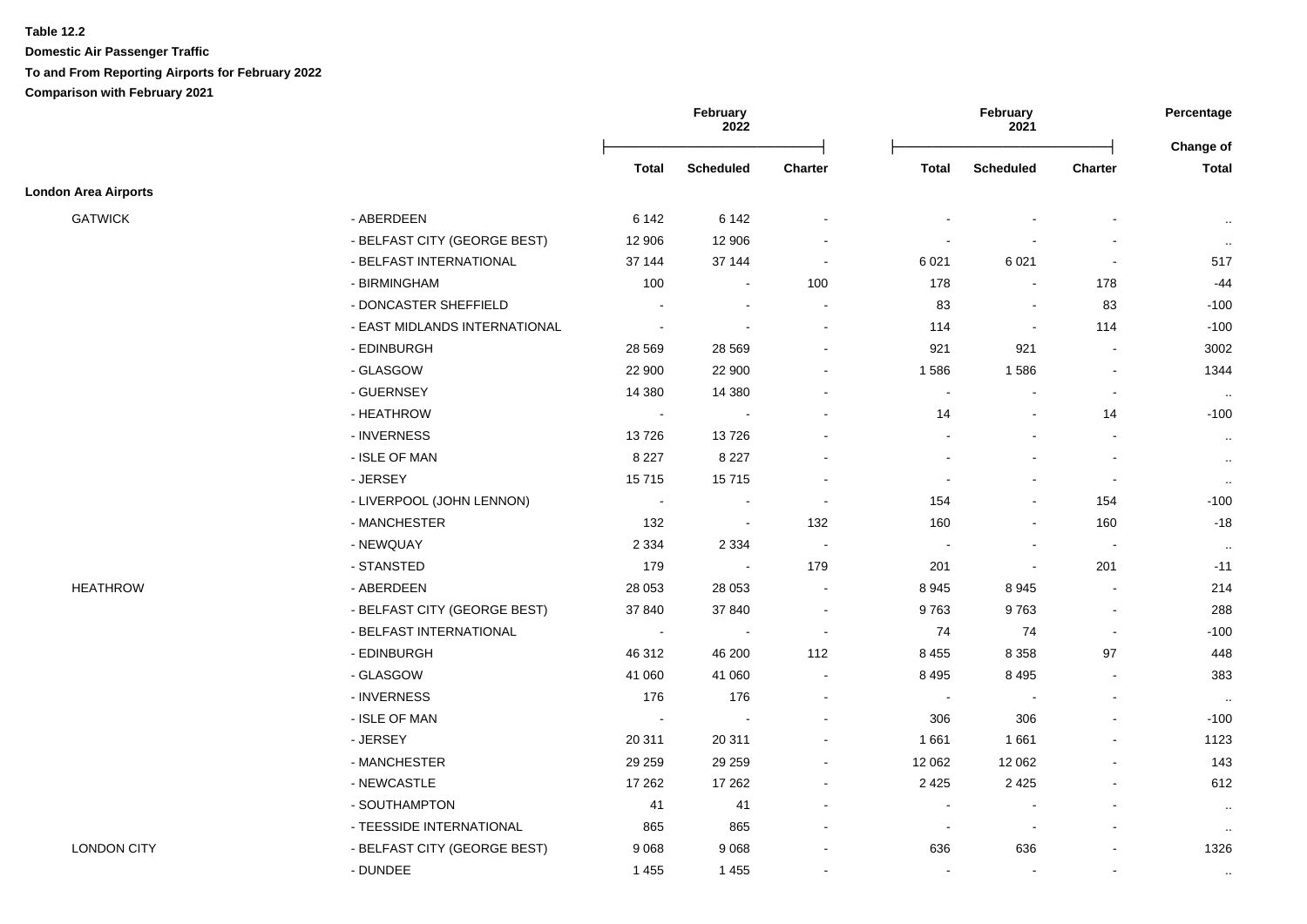## **Table 12.2 Domestic Air Passenger Traffic To and From Reporting Airports for February 2022 Comparison with February 2021**

|                                   |                              |              | February<br>2022 |                | February<br>2021         |                                                                                                                                                       | Percentage                   |                                  |
|-----------------------------------|------------------------------|--------------|------------------|----------------|--------------------------|-------------------------------------------------------------------------------------------------------------------------------------------------------|------------------------------|----------------------------------|
|                                   |                              | <b>Total</b> | <b>Scheduled</b> | Charter        | <b>Total</b>             | <b>Scheduled</b>                                                                                                                                      | Charter                      | <b>Change of</b><br><b>Total</b> |
| <b>LONDON CITY</b>                | - EDINBURGH                  | 15740        | 15740            | $\sim$         | $\blacksquare$           | $\blacksquare$                                                                                                                                        | $\overline{\phantom{a}}$     | $\cdot$ .                        |
|                                   | - GLASGOW                    | 8 2 9 8      | 8 2 9 8          | $\sim$         |                          |                                                                                                                                                       |                              | $\cdot$ .                        |
|                                   | - MANCHESTER                 | 338          | 338              |                |                          |                                                                                                                                                       | $\blacksquare$               | $\cdot$                          |
| <b>LUTON</b>                      | - ABERDEEN                   | 5 9 0 1      | 5 9 0 1          | $\blacksquare$ | $\blacksquare$           |                                                                                                                                                       | $\blacksquare$               | $\cdot$ .                        |
|                                   | - BELFAST INTERNATIONAL      | 18 5 67      | 18 5 67          | $\blacksquare$ | 1849                     | 1849                                                                                                                                                  | $\blacksquare$               | 904                              |
|                                   | - DUNDEE                     | 45           | 45               |                | $\sim$                   |                                                                                                                                                       |                              | $\cdot$ .                        |
|                                   | - EDINBURGH                  | 16 058       | 16 058           | $\blacksquare$ | 431                      | 431                                                                                                                                                   | $\overline{\phantom{a}}$     | 3626                             |
|                                   | - GLASGOW                    | 15 663       | 15 663           | $\overline{a}$ | 597                      | 597                                                                                                                                                   | ä,                           | 2524                             |
|                                   | - INVERNESS                  | 6033         | 6 0 3 3          |                | $\overline{a}$           |                                                                                                                                                       | $\blacksquare$               | $\ddotsc$                        |
|                                   | - JERSEY                     | 2717         | 2717             |                |                          |                                                                                                                                                       | $\blacksquare$               | $\cdot$ .                        |
| <b>STANSTED</b>                   | - BELFAST INTERNATIONAL      | 21 012       | 21 012           |                | $\overline{\phantom{a}}$ |                                                                                                                                                       | $\qquad \qquad \blacksquare$ | $\cdot$                          |
|                                   | - CITY OF DERRY (EGLINTON)   | 3 2 1 4      | 3 2 1 4          | $\blacksquare$ | 1 1 4 8                  | 1 1 4 8                                                                                                                                               |                              | 180                              |
|                                   | - EDINBURGH                  | 13 2 95      | 13 295           |                | $\overline{a}$           |                                                                                                                                                       |                              | $\cdot$                          |
|                                   | - GLASGOW                    | 13844        | 13 844           | $\blacksquare$ | $\blacksquare$           | $\blacksquare$                                                                                                                                        | $\blacksquare$               | $\cdot$ .                        |
|                                   | - NEWCASTLE                  | $\sim$       |                  | $\blacksquare$ | 46                       |                                                                                                                                                       | 46                           | $-100$                           |
|                                   | - PRESTWICK                  | 154          | 154              | $\blacksquare$ | $\overline{a}$           |                                                                                                                                                       |                              | $\cdot$ .                        |
| <b>Total London Area Airports</b> |                              | 535 035      | 534 512          | 523            | 66 325                   | 65 278                                                                                                                                                | 1 0 4 7                      | 707                              |
| <b>Other Reporting Airports</b>   |                              |              |                  |                |                          |                                                                                                                                                       |                              |                                  |
| ABERDEEN                          | - BELFAST CITY (GEORGE BEST) | 1 0 8 3      | 1 0 8 3          |                |                          |                                                                                                                                                       |                              | $\cdot$ .                        |
|                                   | - BIRMINGHAM                 | 2 2 6 7      | 2 2 6 7          |                |                          | $\sim$<br>$\blacksquare$<br>$\blacksquare$<br>835<br>$\sim$<br>$\sqrt{5}$<br>13<br>$\blacksquare$<br>66<br>703<br>936<br>132<br>136<br>$\blacksquare$ | $\cdot$                      |                                  |
|                                   | - BRISTOL                    | 948          | 948              |                | $\blacksquare$<br>835    |                                                                                                                                                       | $\ddotsc$                    |                                  |
|                                   | - EDINBURGH                  | 154          | 154              |                |                          |                                                                                                                                                       |                              | $\cdot$                          |
|                                   | - HUMBERSIDE                 | 742          | 742              | $\sim$         |                          |                                                                                                                                                       |                              | $-11$                            |
|                                   | - INVERNESS                  | 30           |                  | 30             | 18                       |                                                                                                                                                       |                              | 67                               |
|                                   | - ISLAY                      | 42           |                  | 42             | $\sim$                   |                                                                                                                                                       |                              | $\cdot$                          |
|                                   | - KIRKWALL                   | 2739         | 2739             | $\sim$         | 769                      |                                                                                                                                                       |                              | 256                              |
|                                   | - MANCHESTER                 | 2 3 9 3      | 2 3 9 3          | $\blacksquare$ | 1 0 6 8                  |                                                                                                                                                       |                              | 124                              |
|                                   | - NEWCASTLE                  | 428          | 428              | $\blacksquare$ | 136                      |                                                                                                                                                       |                              | 215                              |
|                                   | - NEWQUAY                    | 1 0 2 1      | 1 0 2 1          | $\sim$         | $\sim$                   | $\sim$                                                                                                                                                | $\blacksquare$               | $\cdot$                          |
|                                   | - NORWICH                    | 1828         | 1806             | 22             | 910                      | 910                                                                                                                                                   |                              | 101                              |
|                                   | - SUMBURGH                   | 5855         | 3 4 2 4          | 2 4 3 1        | 4 3 5 0                  | 2 0 8 7                                                                                                                                               | 2 2 6 3                      | 35                               |

1 055 1 055 - 271 1 24 1 24 1 24 1 24

- TEESSIDE INTERNATIONAL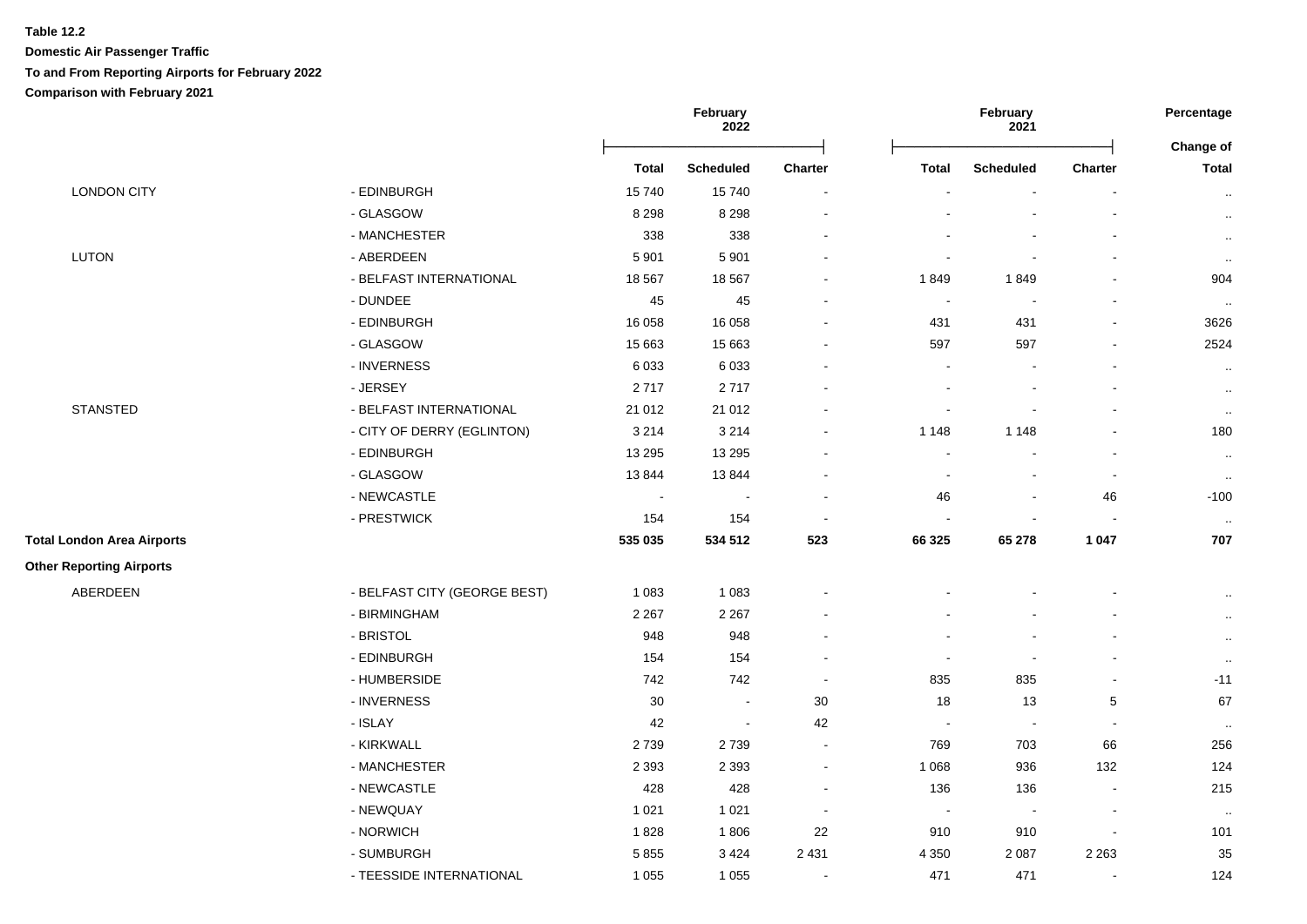**Domestic Air Passenger Traffic To and From Reporting Airports for February 2022**

**Comparison with February 2021**

|                                   |                               |              | February<br>2022 |                |                          | February<br>2021         |                          |                           |
|-----------------------------------|-------------------------------|--------------|------------------|----------------|--------------------------|--------------------------|--------------------------|---------------------------|
|                                   |                               | <b>Total</b> | <b>Scheduled</b> | <b>Charter</b> | <b>Total</b>             | <b>Scheduled</b>         | <b>Charter</b>           | Change of<br><b>Total</b> |
| ALDERNEY                          | - GUERNSEY                    | 1902         | 1 902            | $\sim$         | 153                      | 153                      | $\overline{\phantom{a}}$ | 1143                      |
|                                   | - SOUTHAMPTON                 | 805          | 805              | $\sim$         | $\sim$                   | $\sim$                   | $\overline{\phantom{a}}$ | $\sim$                    |
| <b>BARRA</b>                      | - GLASGOW                     | 774          | 774              |                | 181                      | 181                      | L,                       | 328                       |
|                                   | - TIREE                       | $\sim$       | $\sim$           |                | $\overline{2}$           | $\sqrt{2}$               | $\blacksquare$           | $-100$                    |
| <b>BELFAST CITY (GEORGE BEST)</b> | - BIRMINGHAM                  | 2841         | 2841             |                | 1 2 3 3                  | 1 2 3 3                  |                          | 130                       |
|                                   | - DUNDEE                      | 303          | 303              |                | $\sim$                   |                          |                          | $\sim$                    |
|                                   | - EAST MIDLANDS INTERNATIONAL |              |                  |                | 83                       | 83                       |                          | $-100$                    |
|                                   | - EDINBURGH                   | 7 2 9 2      | 7 2 9 2          |                | 811                      | 811                      |                          | 799                       |
|                                   | - EXETER                      | 1 0 5 4      | 1 0 5 4          |                | 233                      | 233                      |                          | 352                       |
|                                   | - GLASGOW                     | 1 3 8 7      | 1 3 8 7          |                | $\sim$                   |                          |                          | $\sim$                    |
|                                   | - INVERNESS                   | 774          | 774              |                | $\overline{\phantom{a}}$ | $\overline{\phantom{a}}$ | $\blacksquare$           | $\sim$                    |
|                                   | - LEEDS BRADFORD              | 3 1 5 4      | 3 1 5 4          |                | 903                      | 903                      |                          | 249                       |
|                                   | - MANCHESTER                  | 8 3 3 0      | 8 3 3 0          |                | 1 0 8 8                  | 1 0 8 8                  |                          | 666                       |
|                                   | - SOUTHAMPTON                 | 1670         | 1 670            |                | 19                       | 19                       |                          | 8689                      |
|                                   | - TEESSIDE INTERNATIONAL      | 336          | 336              |                | $\blacksquare$           |                          |                          | $\sim$                    |
| BELFAST INTERNATIONAL             | - BIRMINGHAM                  | 29 140       | 29 140           |                | 3 4 7 7                  | 3 4 7 7                  |                          | 738                       |
|                                   | - BRISTOL                     | 17 338       | 17 338           |                | 2 1 6 3                  | 2 1 6 3                  | $\blacksquare$           | 702                       |
|                                   | - CARDIFF WALES               | $\sim$       | $\sim$           |                | 90                       |                          | 90                       | $-100$                    |
|                                   | - EAST MIDLANDS INTERNATIONAL | 3834         | 3834             |                | $\sim$                   | $\sim$                   | $\blacksquare$           | $\sim$                    |
|                                   | - EDINBURGH                   | 18787        | 18787            |                | 1 3 5 4                  | 1 3 5 4                  | $\blacksquare$           | 1288                      |
|                                   | - GLASGOW                     | 22783        | 22 783           |                | 2 3 7 3                  | 2 2 8 9                  | 84                       | 860                       |
|                                   | - ISLE OF MAN                 | 1750         | 1750             |                | $\sim$                   |                          | $\blacksquare$           | $\sim$                    |
|                                   | - LEEDS BRADFORD              | 3590         | 3590             |                | $\sim$                   |                          |                          | $\cdot$ .                 |
|                                   | - LIVERPOOL (JOHN LENNON)     | 37 237       | 37 237           |                | 3 2 6 1                  | 3 2 6 1                  |                          | 1042                      |
|                                   | - MANCHESTER                  | 27 154       | 27 154           |                | 1979                     | 1979                     |                          | 1272                      |
|                                   | - NEWCASTLE                   | 15 277       | 15 277           |                | 1754                     | 1754                     |                          | 771                       |
| <b>BENBECULA</b>                  | - GLASGOW                     | 1471         | 1471             | $\sim$         | 362                      | 362                      |                          | 306                       |
|                                   | - STORNOWAY                   | 579          | 579              | $\sim$         | 189                      | 189                      | $\overline{\phantom{a}}$ | 206                       |
| <b>BIGGIN HILL</b>                | - HUMBERSIDE                  | 69           | $\sim$           | 69             | $\sim$                   |                          | $\overline{a}$           | $\cdot$ .                 |
|                                   | - MANCHESTER                  | 73           | $\blacksquare$   | 73             |                          |                          |                          | $\cdot$ .                 |
| <b>BIRMINGHAM</b>                 | - BOURNEMOUTH                 | 44           | $\sim$           | 44             |                          |                          |                          | $\ddotsc$                 |
|                                   | - EDINBURGH                   | 11739        | 11 739           |                |                          |                          |                          | $\cdot$ .                 |
|                                   | - GLASGOW                     | 10 298       | 10 298           | $\sim$         |                          |                          | $\overline{a}$           | $\cdot$ .                 |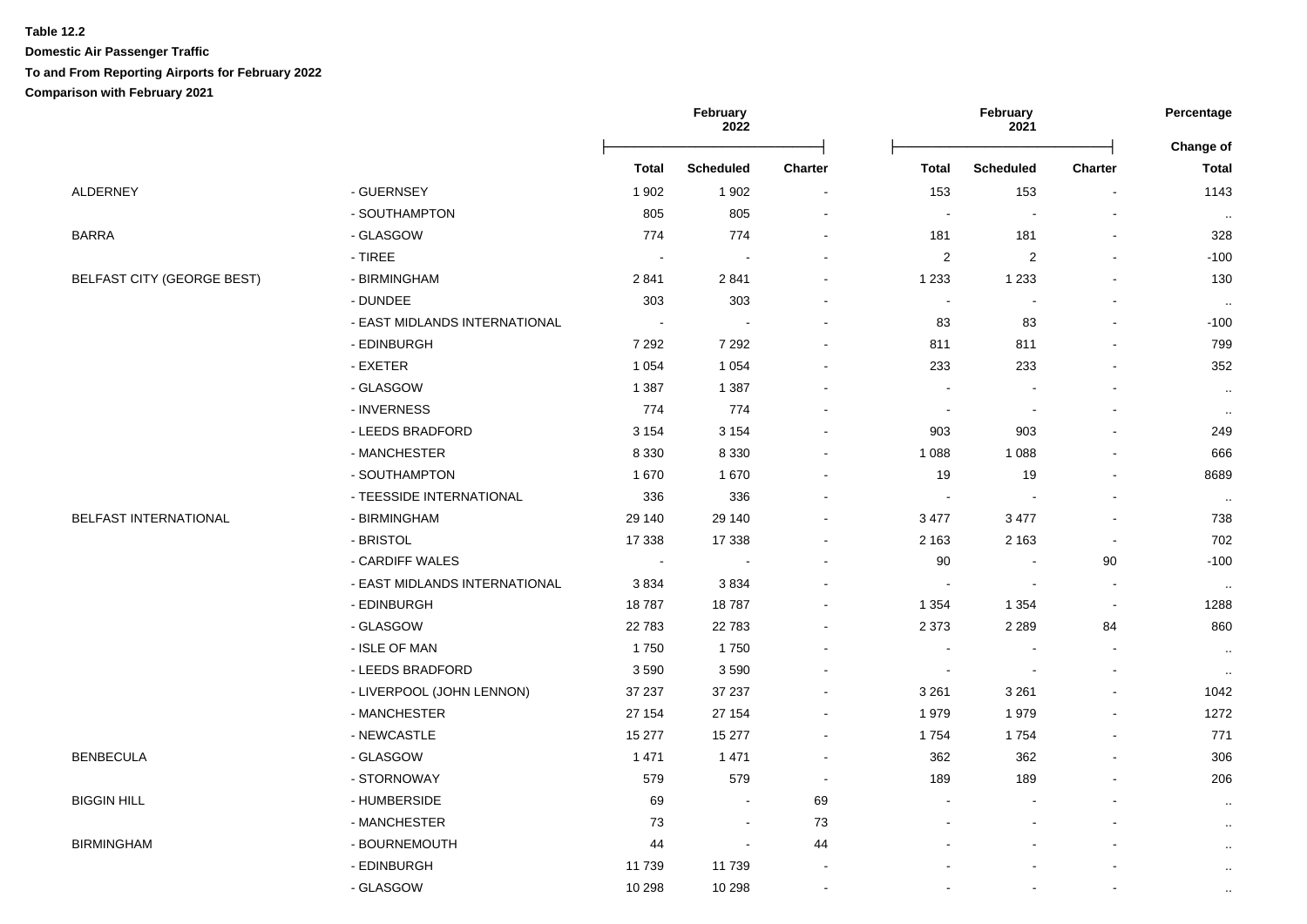## **Table 12.2 Domestic Air Passenger Traffic To and From Reporting Airports for February 2022 Comparison with February 2021**

|                          |                               | February<br>2022         |                          |         | February<br>2021 |                          |                          |                           |
|--------------------------|-------------------------------|--------------------------|--------------------------|---------|------------------|--------------------------|--------------------------|---------------------------|
|                          |                               | <b>Total</b>             | <b>Scheduled</b>         | Charter | <b>Total</b>     | <b>Scheduled</b>         | Charter                  | Change of<br><b>Total</b> |
| <b>BIRMINGHAM</b>        | - GUERNSEY                    | 1 3 5 7                  | 1 3 5 7                  |         |                  |                          |                          | $\cdot$ .                 |
|                          | - INVERNESS                   | 407                      | 407                      |         |                  |                          | $\overline{\phantom{a}}$ | $\ldots$                  |
|                          | - ISLE OF MAN                 | 927                      | 927                      |         | $\sim$           |                          | $\overline{\phantom{a}}$ | $\sim$                    |
|                          | - JERSEY                      | 1867                     | 1867                     |         | 66               |                          | 66                       | 2729                      |
|                          | - NEWCASTLE                   |                          |                          |         | 75               | $\blacksquare$           | 75                       | $-100$                    |
|                          | - NORWICH                     | $\sim$                   | $\sim$                   |         | 67               | $\sim$                   | 67                       | $-100$                    |
|                          | - PRESTWICK                   | 140                      | 140                      |         |                  |                          |                          | $\sim$                    |
| <b>BLACKPOOL</b>         | - BOURNEMOUTH                 | 88                       | 43                       | 45      | $\blacksquare$   |                          | $\blacksquare$           | $\cdot$ .                 |
| <b>BOURNEMOUTH</b>       | - EAST MIDLANDS INTERNATIONAL | 28                       | $\sim$                   | 28      | 41               | 41                       | $\blacksquare$           | $-32$                     |
|                          | - LIVERPOOL (JOHN LENNON)     | $\overline{\phantom{a}}$ | $\blacksquare$           | $\sim$  | 35               |                          | 35                       | $-100$                    |
|                          | - MANCHESTER                  | 80                       | $\blacksquare$           | 80      | $\blacksquare$   | $\blacksquare$           | $\blacksquare$           | $\cdot$ .                 |
|                          | - NEWCASTLE                   |                          |                          | $\sim$  | 40               | $\blacksquare$           | 40                       | $-100$                    |
| <b>BRISTOL</b>           | - EDINBURGH                   | 22 3 67                  | 22 367                   |         | 1 4 6 6          | 1466                     | $\overline{a}$           | 1426                      |
|                          | - GLASGOW                     | 20 25 5                  | 20 25 5                  |         | 570              | 570                      | $\blacksquare$           | 3454                      |
|                          | - GUERNSEY                    | 846                      | 846                      |         | $\sim$           |                          |                          | $\sim$                    |
|                          | - INVERNESS                   | 3 4 6 2                  | 3 4 6 2                  |         | $\blacksquare$   |                          |                          | $\ddotsc$                 |
|                          | - ISLE OF MAN                 | 1601                     | 1 601                    |         |                  |                          |                          | $\cdot$ .                 |
|                          | - JERSEY                      | 1716                     | 1716                     |         |                  |                          |                          | $\cdot$ .                 |
|                          | - MANCHESTER                  | 14                       | 14                       |         |                  |                          |                          | $\ddotsc$                 |
|                          | - NEWCASTLE                   | 8 0 7 6                  | 7 9 9 4                  | 82      |                  |                          |                          | $\cdot$ .                 |
|                          | - TEESSIDE INTERNATIONAL      | 35                       | $\overline{\phantom{a}}$ | 35      | $\sim$           |                          |                          | $\cdot$ .                 |
| <b>CAMPBELTOWN</b>       | - GLASGOW                     | 156                      | 156                      | $\sim$  | 47               | 47                       |                          | 232                       |
|                          | - ISLAY                       | 16                       | 16                       |         | $\blacksquare$   | $\overline{\phantom{a}}$ |                          | $\cdot$ .                 |
|                          | - TIREE                       | 5                        | 5                        |         | $\overline{c}$   | $\overline{c}$           | $\sim$                   | 150                       |
| <b>CARDIFF WALES</b>     | - EDINBURGH                   | 1 2 2 6                  | 935                      | 291     | 182              | $\sim$                   | 182                      | 574                       |
|                          | - LEEDS BRADFORD              |                          | $\sim$                   | $\sim$  | 32               | $\overline{\phantom{a}}$ | 32                       | $-100$                    |
|                          | - LIVERPOOL (JOHN LENNON)     | 136                      | $\sim$                   | 136     | $\sim$           |                          | $\blacksquare$           | $\cdot$ .                 |
|                          | - MANCHESTER                  |                          |                          |         | 196              | $\mathbf{r}$             | 196                      | $-100$                    |
|                          | - NORWICH                     | $\sim$                   | $\sim$                   |         | 72               | $\blacksquare$           | 72                       | $-100$                    |
|                          | - SOUTHAMPTON                 | 30                       | 30                       |         | $\blacksquare$   |                          | $\blacksquare$           | $\sim$                    |
|                          | - TEESSIDE INTERNATIONAL      | $\blacksquare$           | $\sim$                   |         | 66               | $\blacksquare$           | 66                       | $-100$                    |
| CITY OF DERRY (EGLINTON) | - GLASGOW                     | 1 2 0 4                  | 1 2 0 4                  |         |                  |                          |                          | $\cdot$ .                 |
|                          | - LIVERPOOL (JOHN LENNON)     | 1752                     | 1752                     | $\sim$  | $\sim$           |                          | $\sim$                   | $\cdot$ .                 |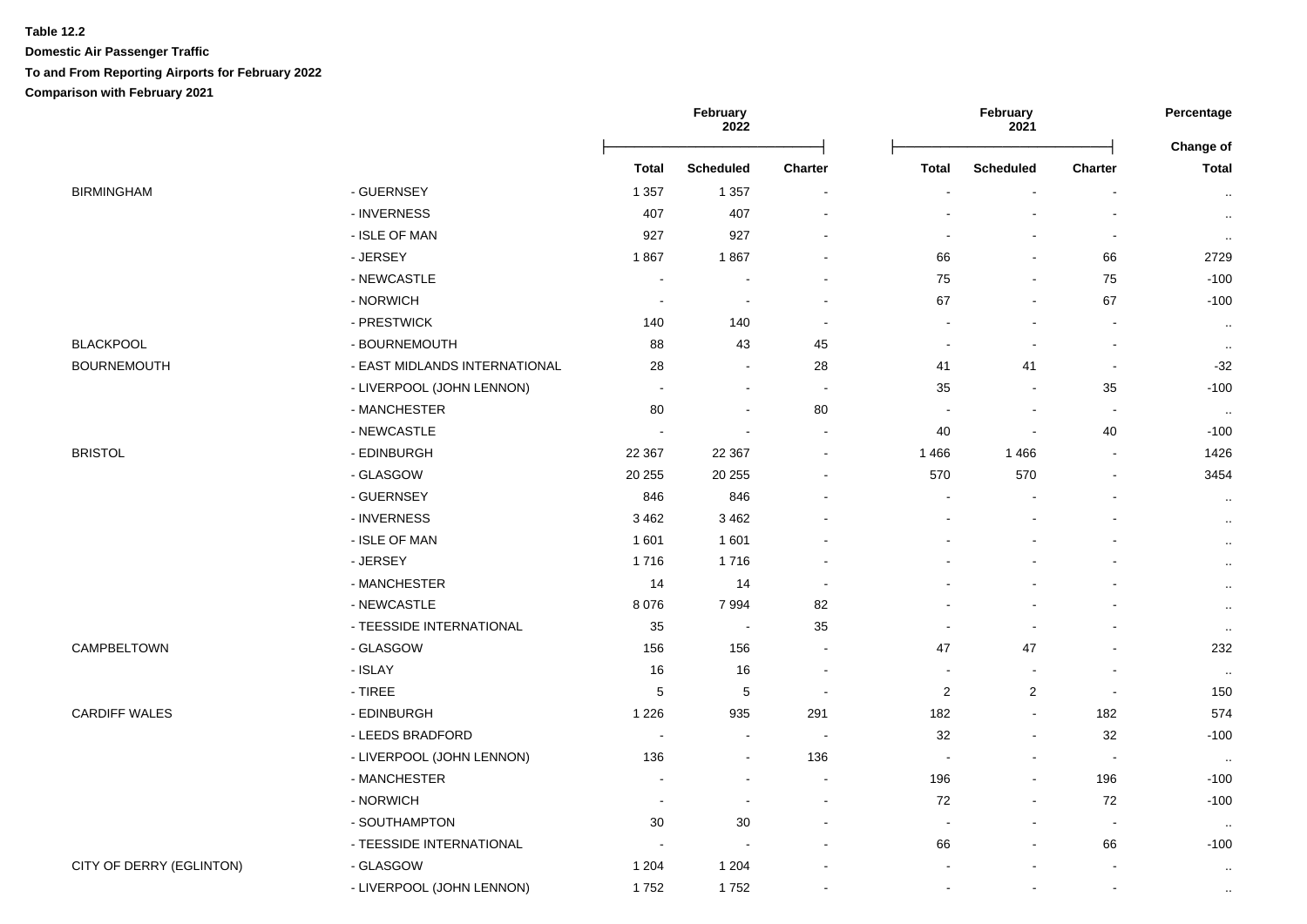### **Table 12.2 Domestic Air Passenger Traffic To and From Reporting Airports for February 2022 Comparison with February 2021**

|                             |                           |                | February<br>2022         |                          |                          | February<br>2021         |                |                           |  | Percentage |
|-----------------------------|---------------------------|----------------|--------------------------|--------------------------|--------------------------|--------------------------|----------------|---------------------------|--|------------|
|                             |                           | <b>Total</b>   | <b>Scheduled</b>         | Charter                  | <b>Total</b>             | <b>Scheduled</b>         | Charter        | Change of<br><b>Total</b> |  |            |
| CITY OF DERRY (EGLINTON)    | - MANCHESTER              | 3 9 0 3        | 3 9 0 3                  |                          | $\overline{\phantom{a}}$ | $\sim$                   |                | $\sim$                    |  |            |
| COLL                        | - TIREE                   | 6              | 6                        |                          | 6                        | 6                        |                | $\cdots$                  |  |            |
| COLONSAY                    | - ISLAY                   | 4              | 4                        |                          | $\sim$                   |                          |                | $\sim$                    |  |            |
| DONCASTER SHEFFIELD         | - FARNBOROUGH             | $\blacksquare$ | $\sim$                   |                          | 78                       | $\blacksquare$           | 78             | $-100$                    |  |            |
| EAST MIDLANDS INTERNATIONAL | - JERSEY                  | 776            | 776                      |                          |                          |                          |                | $\sim$                    |  |            |
|                             | - LIVERPOOL (JOHN LENNON) | 170            | 170                      |                          | $\overline{a}$           |                          |                | $\ddotsc$                 |  |            |
| EDAY                        | - KIRKWALL                | 30             | 30                       |                          | 31                       | 31                       |                | $-3$                      |  |            |
| <b>EDINBURGH</b>            | - EXETER                  | 1 0 1 1        | 1 0 1 1                  |                          |                          |                          |                | $\sim$                    |  |            |
|                             | - ISLE OF MAN             | 363            | 363                      |                          |                          |                          |                | $\sim$                    |  |            |
|                             | - KIRKWALL                | 1679           | 1679                     |                          |                          |                          |                | $\sim$                    |  |            |
|                             | - MANCHESTER              | 172            | 172                      |                          |                          |                          |                | $\sim$                    |  |            |
|                             | - SOUTHAMPTON             | 3768           | 3768                     |                          |                          |                          |                | $\sim$                    |  |            |
|                             | - STORNOWAY               | 936            | 936                      |                          |                          |                          |                | $\sim$                    |  |            |
|                             | - SUMBURGH                | 2 2 3 0        | 1984                     | 246                      | 18                       | 18                       |                | 12289                     |  |            |
| <b>EXETER</b>               | - GLASGOW                 | 374            | 374                      |                          | $\overline{\phantom{a}}$ |                          |                | $\ddotsc$                 |  |            |
|                             | - GUERNSEY                | 594            | 594                      |                          |                          |                          |                | $\sim$                    |  |            |
|                             | - JERSEY                  | 1517           | 1517                     |                          |                          |                          |                | $\sim$                    |  |            |
|                             | - MANCHESTER              | 97             | 97                       |                          |                          |                          |                | $\sim$                    |  |            |
|                             | - NEWCASTLE               | 1 0 3 5        | 1 0 3 5                  |                          | $\blacksquare$           | $\blacksquare$           |                | $\cdot$ .                 |  |            |
| <b>FAIR ISLE</b>            | - LERWICK (TINGWALL)      | 67             | 67                       | $\sim$                   | 22                       | 22                       | $\sim$         | 205                       |  |            |
| FARNBOROUGH                 | - LIVERPOOL (JOHN LENNON) |                |                          |                          | 73                       | $\sim$                   | 73             | $-100$                    |  |            |
|                             | - TEESSIDE INTERNATIONAL  | $\blacksquare$ | $\overline{\phantom{a}}$ | $\overline{\phantom{a}}$ | 61                       | $\overline{\phantom{a}}$ | 61             | $-100$                    |  |            |
| <b>FOULA</b>                | - LERWICK (TINGWALL)      | 43             | 43                       |                          | 15                       | 15                       | $\blacksquare$ | 187                       |  |            |
| GLASGOW                     | - ISLAY                   | 1 1 8 3        | 1 1 8 3                  |                          | 179                      | 179                      | $\blacksquare$ | 561                       |  |            |
|                             | - JERSEY                  | 2 0 6 9        | 2 0 6 9                  |                          | $\overline{\phantom{a}}$ |                          |                | $\sim$                    |  |            |
|                             | - KIRKWALL                | 944            | 944                      |                          |                          |                          |                | $\sim$                    |  |            |
|                             | - SOUTHAMPTON             | 3 2 7 2        | 3 2 7 2                  |                          |                          |                          |                | $\sim$                    |  |            |
|                             | - STORNOWAY               | 3779           | 3779                     |                          | 996                      | 996                      |                | 279                       |  |            |
|                             | - SUMBURGH                | 1 0 9 5        | 1 0 9 5                  |                          |                          |                          |                | $\cdot$ .                 |  |            |
|                             | - TIREE                   | 565            | 565                      | $\sim$                   | 110                      | 110                      |                | 414                       |  |            |

- MANCHESTER 3 392 3 392 - - - - ..

GUERNSEY - JERSEY 4 265 4 265 - - - - ..

- SOUTHAMPTON 5 909 5 909 - 816 816 - 624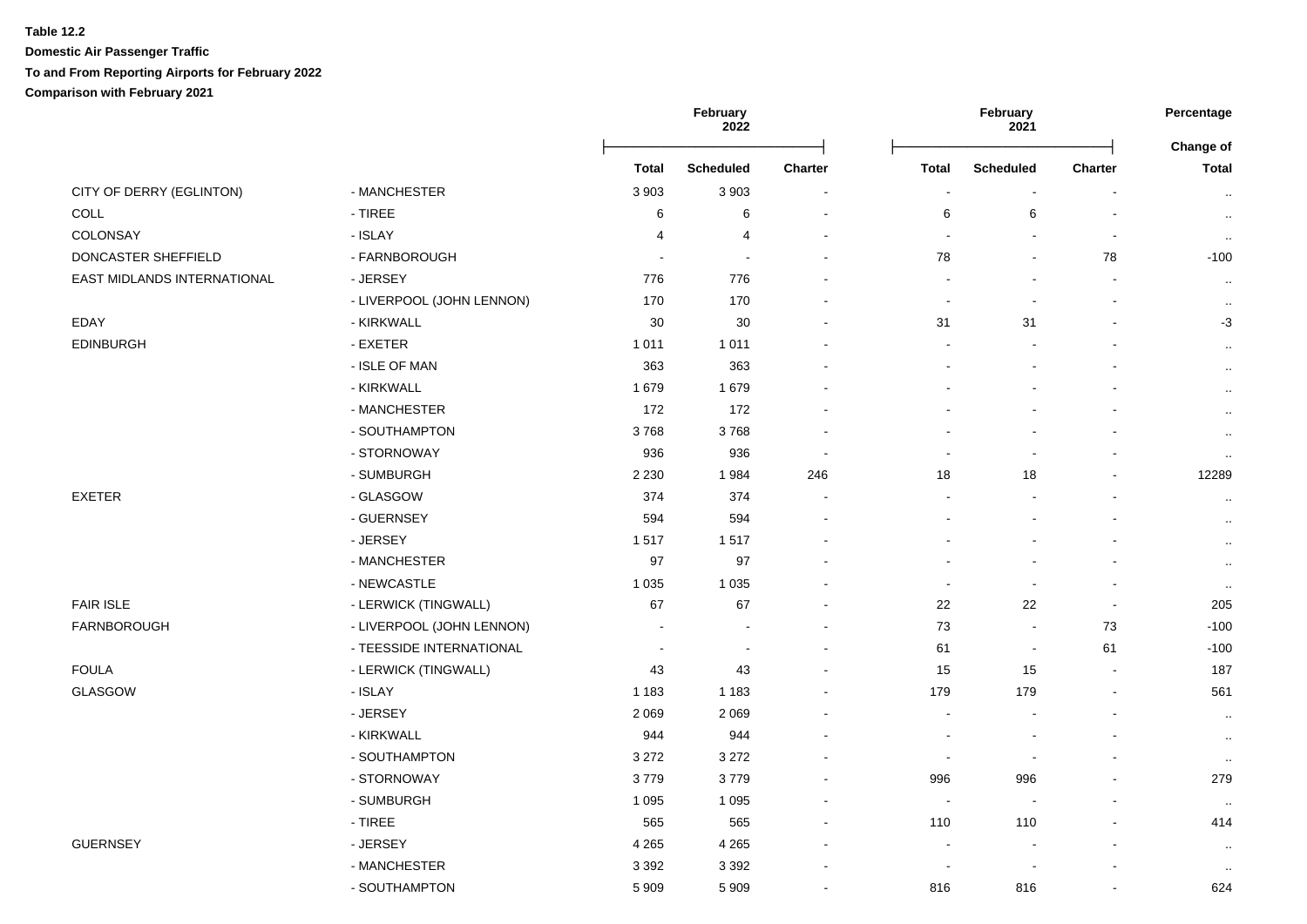**Domestic Air Passenger Traffic**

# **To and From Reporting Airports for February 2022**

**Comparison with February 2021**

|                         |                           |                                                                                                                                                                                                                                                                                                                                                                                                                                                                                                                                                                                                                                                                                                                                                                                                                                                                                                                                                                                                                                                                                                                                                                                                                                                                                                                                                                                                                                                                                                                                                                                                                                                                                                                                                                                                                                                                                                                                                                                                                                                                                                                                           | 2022             |                | February<br>2021 |                  | Percentage     |                           |
|-------------------------|---------------------------|-------------------------------------------------------------------------------------------------------------------------------------------------------------------------------------------------------------------------------------------------------------------------------------------------------------------------------------------------------------------------------------------------------------------------------------------------------------------------------------------------------------------------------------------------------------------------------------------------------------------------------------------------------------------------------------------------------------------------------------------------------------------------------------------------------------------------------------------------------------------------------------------------------------------------------------------------------------------------------------------------------------------------------------------------------------------------------------------------------------------------------------------------------------------------------------------------------------------------------------------------------------------------------------------------------------------------------------------------------------------------------------------------------------------------------------------------------------------------------------------------------------------------------------------------------------------------------------------------------------------------------------------------------------------------------------------------------------------------------------------------------------------------------------------------------------------------------------------------------------------------------------------------------------------------------------------------------------------------------------------------------------------------------------------------------------------------------------------------------------------------------------------|------------------|----------------|------------------|------------------|----------------|---------------------------|
|                         |                           | Total                                                                                                                                                                                                                                                                                                                                                                                                                                                                                                                                                                                                                                                                                                                                                                                                                                                                                                                                                                                                                                                                                                                                                                                                                                                                                                                                                                                                                                                                                                                                                                                                                                                                                                                                                                                                                                                                                                                                                                                                                                                                                                                                     | <b>Scheduled</b> | <b>Charter</b> | <b>Total</b>     | <b>Scheduled</b> | <b>Charter</b> | Change of<br><b>Total</b> |
| <b>HUMBERSIDE</b>       | - NEWCASTLE               | February<br>76<br>76<br>$\blacksquare$<br>$\overline{\phantom{a}}$<br>Ĭ.<br>$\overline{a}$<br>46<br>46<br>$\overline{\phantom{a}}$<br>$\overline{\phantom{a}}$<br>Ĭ.<br>$\overline{a}$<br>757<br>757<br>$\blacksquare$<br>1 3 2 2<br>1 3 2 2<br>$\overline{\phantom{a}}$<br>$\overline{2}$<br>$\overline{2}$<br>$\blacksquare$<br>1 2 9 8<br>1 2 9 8<br>373<br>373<br>ä,<br>$\overline{\phantom{a}}$<br>14<br>14<br>$\sim$<br>۰<br>$\sqrt{2}$<br>$\sqrt{2}$<br>$\blacksquare$<br>$\blacksquare$<br>$\blacksquare$<br>$\overline{\phantom{a}}$<br>16<br>16<br>4<br>4<br>$\blacksquare$<br>$\mathbf{r}$<br>13 256<br>13 25 6<br>531<br>531<br>$\blacksquare$<br>$\blacksquare$<br>8 5 6 5<br>8565<br>113<br>113<br>$\overline{a}$<br>5 5 6 0<br>5 5 6 0<br>$\sim$<br>$\overline{a}$<br>3 3 6 2<br>3 3 6 2<br>$\blacksquare$<br>$\blacksquare$<br>٠<br>$\overline{\phantom{a}}$<br>64<br>64<br>$\sim$<br>$\overline{\phantom{a}}$<br>$\blacksquare$<br>$\blacksquare$<br>5 3 2 8<br>952<br>5 3 2 8<br>952<br>ä,<br>$\blacksquare$<br>302<br>302<br>223<br>223<br>ä,<br>$\blacksquare$<br>288<br>288<br>238<br>238<br>$\blacksquare$<br>$\blacksquare$<br>261<br>261<br>166<br>166<br>$\blacksquare$<br>$\blacksquare$<br>240<br>240<br>104<br>104<br>$\overline{a}$<br>÷<br>760<br>760<br>206<br>206<br>279<br>279<br>134<br>134<br>$\blacksquare$<br>308<br>308<br>$\blacksquare$<br>$\overline{\phantom{a}}$<br>$\blacksquare$<br>15<br>15<br>$\blacksquare$<br>$\overline{a}$<br>$\overline{a}$<br>83<br>83<br>$\sim$<br>L,<br>30<br>30<br>$\sim$<br>$\overline{\phantom{a}}$<br>$\blacksquare$<br>61<br>61<br>$\overline{\phantom{a}}$<br>$\blacksquare$<br>$\blacksquare$<br>75<br>75<br>$\blacksquare$<br>$\overline{\phantom{a}}$<br>1 0 5 8<br>1 0 5 8<br>$\blacksquare$<br>$\blacksquare$<br>80<br>80<br>$\overline{\phantom{a}}$<br>$\blacksquare$<br>$\blacksquare$<br>433<br>433<br>$\blacksquare$<br>$\overline{a}$<br>$\overline{a}$<br>141<br>141<br>$\blacksquare$<br>$\blacksquare$<br>$\blacksquare$<br>2 0 6 5<br>2 0 6 5<br>40<br>40<br>ä,<br>$\blacksquare$<br>75<br>75<br>$\sim$<br>$\blacksquare$<br>$\sim$<br>$\sim$ | $\sim$           |                |                  |                  |                |                           |
|                         | - TEESSIDE INTERNATIONAL  |                                                                                                                                                                                                                                                                                                                                                                                                                                                                                                                                                                                                                                                                                                                                                                                                                                                                                                                                                                                                                                                                                                                                                                                                                                                                                                                                                                                                                                                                                                                                                                                                                                                                                                                                                                                                                                                                                                                                                                                                                                                                                                                                           |                  |                |                  |                  |                | $-100$                    |
| <b>INVERNESS</b>        | - KIRKWALL                |                                                                                                                                                                                                                                                                                                                                                                                                                                                                                                                                                                                                                                                                                                                                                                                                                                                                                                                                                                                                                                                                                                                                                                                                                                                                                                                                                                                                                                                                                                                                                                                                                                                                                                                                                                                                                                                                                                                                                                                                                                                                                                                                           |                  |                |                  |                  |                | $\sim$                    |
|                         | - MANCHESTER              |                                                                                                                                                                                                                                                                                                                                                                                                                                                                                                                                                                                                                                                                                                                                                                                                                                                                                                                                                                                                                                                                                                                                                                                                                                                                                                                                                                                                                                                                                                                                                                                                                                                                                                                                                                                                                                                                                                                                                                                                                                                                                                                                           |                  |                |                  |                  |                | $\cdot$ .                 |
|                         | - NORWICH                 |                                                                                                                                                                                                                                                                                                                                                                                                                                                                                                                                                                                                                                                                                                                                                                                                                                                                                                                                                                                                                                                                                                                                                                                                                                                                                                                                                                                                                                                                                                                                                                                                                                                                                                                                                                                                                                                                                                                                                                                                                                                                                                                                           |                  |                |                  |                  |                | $\sim$                    |
|                         | - STORNOWAY               |                                                                                                                                                                                                                                                                                                                                                                                                                                                                                                                                                                                                                                                                                                                                                                                                                                                                                                                                                                                                                                                                                                                                                                                                                                                                                                                                                                                                                                                                                                                                                                                                                                                                                                                                                                                                                                                                                                                                                                                                                                                                                                                                           |                  |                |                  |                  |                | 248                       |
|                         | - SUMBURGH                |                                                                                                                                                                                                                                                                                                                                                                                                                                                                                                                                                                                                                                                                                                                                                                                                                                                                                                                                                                                                                                                                                                                                                                                                                                                                                                                                                                                                                                                                                                                                                                                                                                                                                                                                                                                                                                                                                                                                                                                                                                                                                                                                           |                  |                |                  |                  |                | $\ddotsc$                 |
| <b>ISLAY</b>            | - OBAN (NORTH CONNEL)     |                                                                                                                                                                                                                                                                                                                                                                                                                                                                                                                                                                                                                                                                                                                                                                                                                                                                                                                                                                                                                                                                                                                                                                                                                                                                                                                                                                                                                                                                                                                                                                                                                                                                                                                                                                                                                                                                                                                                                                                                                                                                                                                                           |                  |                |                  |                  |                | $\sim$                    |
|                         | - TIREE                   |                                                                                                                                                                                                                                                                                                                                                                                                                                                                                                                                                                                                                                                                                                                                                                                                                                                                                                                                                                                                                                                                                                                                                                                                                                                                                                                                                                                                                                                                                                                                                                                                                                                                                                                                                                                                                                                                                                                                                                                                                                                                                                                                           |                  |                |                  |                  |                | 300                       |
| <b>ISLE OF MAN</b>      | - LIVERPOOL (JOHN LENNON) |                                                                                                                                                                                                                                                                                                                                                                                                                                                                                                                                                                                                                                                                                                                                                                                                                                                                                                                                                                                                                                                                                                                                                                                                                                                                                                                                                                                                                                                                                                                                                                                                                                                                                                                                                                                                                                                                                                                                                                                                                                                                                                                                           |                  |                |                  |                  |                | 2396                      |
|                         | - MANCHESTER              |                                                                                                                                                                                                                                                                                                                                                                                                                                                                                                                                                                                                                                                                                                                                                                                                                                                                                                                                                                                                                                                                                                                                                                                                                                                                                                                                                                                                                                                                                                                                                                                                                                                                                                                                                                                                                                                                                                                                                                                                                                                                                                                                           |                  |                |                  |                  |                | 7480                      |
| <b>JERSEY</b>           | - LIVERPOOL (JOHN LENNON) |                                                                                                                                                                                                                                                                                                                                                                                                                                                                                                                                                                                                                                                                                                                                                                                                                                                                                                                                                                                                                                                                                                                                                                                                                                                                                                                                                                                                                                                                                                                                                                                                                                                                                                                                                                                                                                                                                                                                                                                                                                                                                                                                           |                  |                |                  |                  |                | $\sim$                    |
|                         | - MANCHESTER              |                                                                                                                                                                                                                                                                                                                                                                                                                                                                                                                                                                                                                                                                                                                                                                                                                                                                                                                                                                                                                                                                                                                                                                                                                                                                                                                                                                                                                                                                                                                                                                                                                                                                                                                                                                                                                                                                                                                                                                                                                                                                                                                                           |                  |                |                  |                  |                | $\cdot$ .                 |
|                         | - NEWQUAY                 |                                                                                                                                                                                                                                                                                                                                                                                                                                                                                                                                                                                                                                                                                                                                                                                                                                                                                                                                                                                                                                                                                                                                                                                                                                                                                                                                                                                                                                                                                                                                                                                                                                                                                                                                                                                                                                                                                                                                                                                                                                                                                                                                           |                  |                |                  |                  |                | $-100$                    |
|                         | - SOUTHAMPTON             |                                                                                                                                                                                                                                                                                                                                                                                                                                                                                                                                                                                                                                                                                                                                                                                                                                                                                                                                                                                                                                                                                                                                                                                                                                                                                                                                                                                                                                                                                                                                                                                                                                                                                                                                                                                                                                                                                                                                                                                                                                                                                                                                           |                  |                |                  |                  |                | 460                       |
| <b>KIRKWALL</b>         | - NORTH RONALDSAY         |                                                                                                                                                                                                                                                                                                                                                                                                                                                                                                                                                                                                                                                                                                                                                                                                                                                                                                                                                                                                                                                                                                                                                                                                                                                                                                                                                                                                                                                                                                                                                                                                                                                                                                                                                                                                                                                                                                                                                                                                                                                                                                                                           |                  |                |                  |                  |                | 35                        |
|                         | - PAPA WESTRAY            |                                                                                                                                                                                                                                                                                                                                                                                                                                                                                                                                                                                                                                                                                                                                                                                                                                                                                                                                                                                                                                                                                                                                                                                                                                                                                                                                                                                                                                                                                                                                                                                                                                                                                                                                                                                                                                                                                                                                                                                                                                                                                                                                           |                  |                |                  |                  |                | 21                        |
|                         | - SANDAY                  |                                                                                                                                                                                                                                                                                                                                                                                                                                                                                                                                                                                                                                                                                                                                                                                                                                                                                                                                                                                                                                                                                                                                                                                                                                                                                                                                                                                                                                                                                                                                                                                                                                                                                                                                                                                                                                                                                                                                                                                                                                                                                                                                           |                  |                |                  |                  |                | 57                        |
|                         | - STRONSAY                |                                                                                                                                                                                                                                                                                                                                                                                                                                                                                                                                                                                                                                                                                                                                                                                                                                                                                                                                                                                                                                                                                                                                                                                                                                                                                                                                                                                                                                                                                                                                                                                                                                                                                                                                                                                                                                                                                                                                                                                                                                                                                                                                           |                  |                |                  |                  |                | 131                       |
|                         | - SUMBURGH                |                                                                                                                                                                                                                                                                                                                                                                                                                                                                                                                                                                                                                                                                                                                                                                                                                                                                                                                                                                                                                                                                                                                                                                                                                                                                                                                                                                                                                                                                                                                                                                                                                                                                                                                                                                                                                                                                                                                                                                                                                                                                                                                                           |                  |                |                  |                  |                | 269                       |
|                         | - WESTRAY                 |                                                                                                                                                                                                                                                                                                                                                                                                                                                                                                                                                                                                                                                                                                                                                                                                                                                                                                                                                                                                                                                                                                                                                                                                                                                                                                                                                                                                                                                                                                                                                                                                                                                                                                                                                                                                                                                                                                                                                                                                                                                                                                                                           |                  |                |                  |                  |                | 108                       |
| <b>LEEDS BRADFORD</b>   | - SOUTHAMPTON             |                                                                                                                                                                                                                                                                                                                                                                                                                                                                                                                                                                                                                                                                                                                                                                                                                                                                                                                                                                                                                                                                                                                                                                                                                                                                                                                                                                                                                                                                                                                                                                                                                                                                                                                                                                                                                                                                                                                                                                                                                                                                                                                                           |                  |                |                  |                  |                | $\cdot$ .                 |
| LIVERPOOL (JOHN LENNON) | - MANCHESTER              |                                                                                                                                                                                                                                                                                                                                                                                                                                                                                                                                                                                                                                                                                                                                                                                                                                                                                                                                                                                                                                                                                                                                                                                                                                                                                                                                                                                                                                                                                                                                                                                                                                                                                                                                                                                                                                                                                                                                                                                                                                                                                                                                           |                  |                |                  |                  |                | $\cdot$ .                 |
|                         | - NEWCASTLE               |                                                                                                                                                                                                                                                                                                                                                                                                                                                                                                                                                                                                                                                                                                                                                                                                                                                                                                                                                                                                                                                                                                                                                                                                                                                                                                                                                                                                                                                                                                                                                                                                                                                                                                                                                                                                                                                                                                                                                                                                                                                                                                                                           |                  |                |                  |                  |                | $\cdot$ .                 |
|                         | - NORWICH                 |                                                                                                                                                                                                                                                                                                                                                                                                                                                                                                                                                                                                                                                                                                                                                                                                                                                                                                                                                                                                                                                                                                                                                                                                                                                                                                                                                                                                                                                                                                                                                                                                                                                                                                                                                                                                                                                                                                                                                                                                                                                                                                                                           |                  |                |                  |                  |                | $\cdot$ .                 |
|                         | - SOUTHAMPTON             |                                                                                                                                                                                                                                                                                                                                                                                                                                                                                                                                                                                                                                                                                                                                                                                                                                                                                                                                                                                                                                                                                                                                                                                                                                                                                                                                                                                                                                                                                                                                                                                                                                                                                                                                                                                                                                                                                                                                                                                                                                                                                                                                           |                  |                |                  |                  |                | $\sim$                    |
| <b>MANCHESTER</b>       | - NEWCASTLE               |                                                                                                                                                                                                                                                                                                                                                                                                                                                                                                                                                                                                                                                                                                                                                                                                                                                                                                                                                                                                                                                                                                                                                                                                                                                                                                                                                                                                                                                                                                                                                                                                                                                                                                                                                                                                                                                                                                                                                                                                                                                                                                                                           |                  |                |                  |                  |                | $-100$                    |
|                         | - NEWQUAY                 |                                                                                                                                                                                                                                                                                                                                                                                                                                                                                                                                                                                                                                                                                                                                                                                                                                                                                                                                                                                                                                                                                                                                                                                                                                                                                                                                                                                                                                                                                                                                                                                                                                                                                                                                                                                                                                                                                                                                                                                                                                                                                                                                           |                  |                |                  |                  |                | $\cdot$ .                 |
|                         | - NORWICH                 |                                                                                                                                                                                                                                                                                                                                                                                                                                                                                                                                                                                                                                                                                                                                                                                                                                                                                                                                                                                                                                                                                                                                                                                                                                                                                                                                                                                                                                                                                                                                                                                                                                                                                                                                                                                                                                                                                                                                                                                                                                                                                                                                           |                  |                |                  |                  |                | $\cdot$ .                 |
|                         | - SOUTHAMPTON             |                                                                                                                                                                                                                                                                                                                                                                                                                                                                                                                                                                                                                                                                                                                                                                                                                                                                                                                                                                                                                                                                                                                                                                                                                                                                                                                                                                                                                                                                                                                                                                                                                                                                                                                                                                                                                                                                                                                                                                                                                                                                                                                                           |                  |                |                  |                  |                | $\sim$                    |
| <b>NEWCASTLE</b>        | - NEWQUAY                 |                                                                                                                                                                                                                                                                                                                                                                                                                                                                                                                                                                                                                                                                                                                                                                                                                                                                                                                                                                                                                                                                                                                                                                                                                                                                                                                                                                                                                                                                                                                                                                                                                                                                                                                                                                                                                                                                                                                                                                                                                                                                                                                                           |                  |                |                  |                  |                | $\cdot$ .                 |
|                         | - SOUTHAMPTON             |                                                                                                                                                                                                                                                                                                                                                                                                                                                                                                                                                                                                                                                                                                                                                                                                                                                                                                                                                                                                                                                                                                                                                                                                                                                                                                                                                                                                                                                                                                                                                                                                                                                                                                                                                                                                                                                                                                                                                                                                                                                                                                                                           |                  |                |                  |                  |                | 5062                      |
| <b>NORWICH</b>          | - SOUTHAMPTON             |                                                                                                                                                                                                                                                                                                                                                                                                                                                                                                                                                                                                                                                                                                                                                                                                                                                                                                                                                                                                                                                                                                                                                                                                                                                                                                                                                                                                                                                                                                                                                                                                                                                                                                                                                                                                                                                                                                                                                                                                                                                                                                                                           |                  |                |                  |                  |                | $\cdot$ .                 |